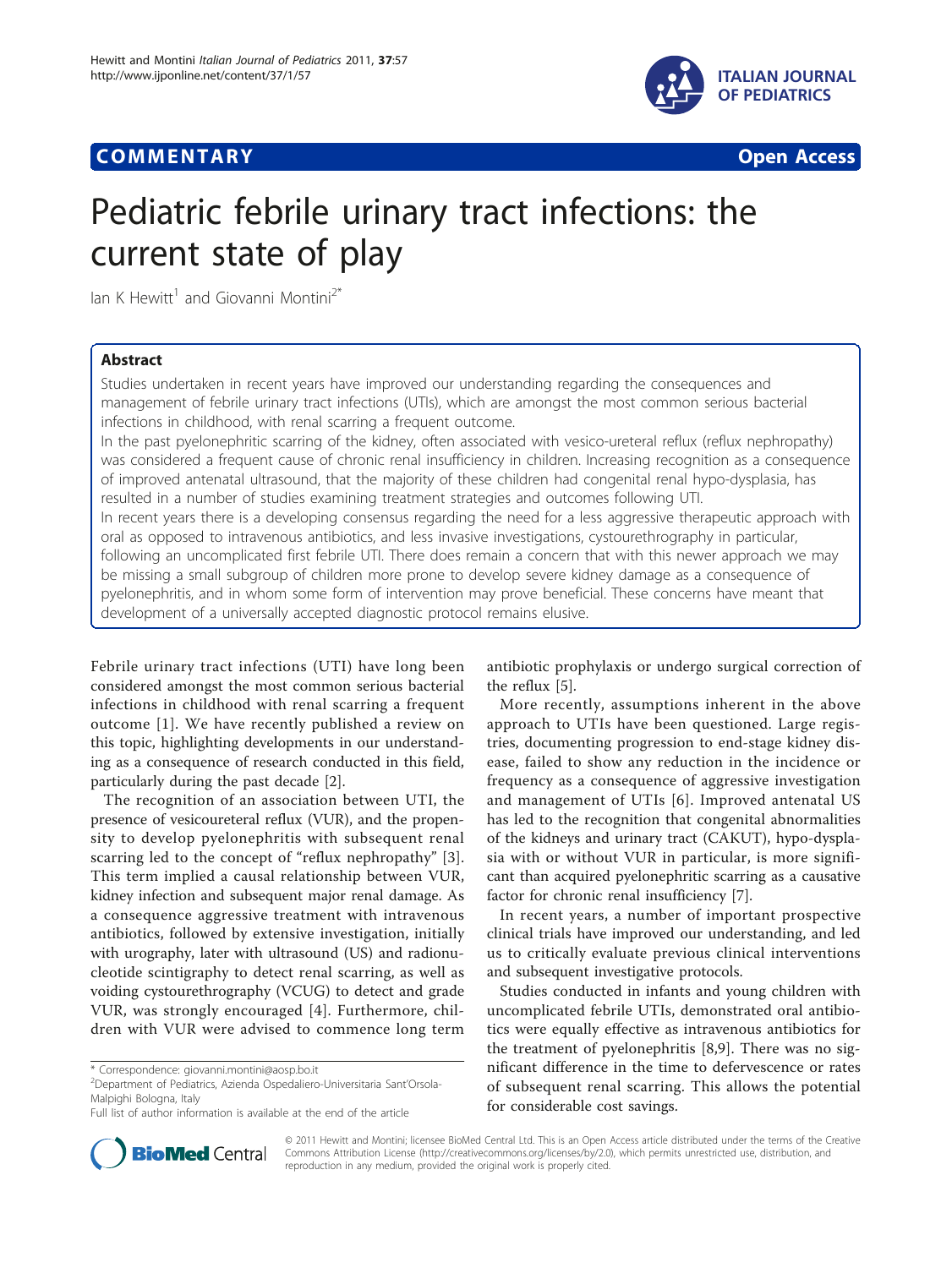Antibiotic prophylaxis, widely administered to prevent recurrent UTIs, particularly in the presence of reflux, was the next to undergo critical appraisal. Four prospective studies involving 899 children with absent or lesser grades of VUR demonstrated similar rates of recurrent UTI in the treatment versus no treatment groups [[10-13](#page-2-0)], with no significant difference in the incidence of late scarring in 2 of the studies [\[10,13](#page-2-0)]. The first large scale randomised, placebo controlled trial involving 576 children with absent or any grade of reflux demonstrated a marginal benefit of antibiotic prophylaxis, however required 14 patient years of treatment to prevent one UTI [[14](#page-2-0)]. Recently the Swedish Reflux Study [[15](#page-2-0)] reported on 203 children aged 1 to 2 years with grade III-IV dilating VUR, who were randomised to antibiotic prophylaxis, surgical correction or observation. A reduced rate of recurrent UTI was found in girls in the treatment groups compared with observation. In addition no scars occurred in girls on prophylaxis, while those following surgical intervention or in observation suffered 13 scars. No treatment benefit was observed in boys.

In these and other prospective studies of febrile UTI with previously healthy kidneys, around 60% develop pyelonephritis, of whom 10-40% will have subsequent scarring [[2](#page-2-0)]. The scarring is usually minor, rarely causing a reduction in overall kidney function, with the severity appearing unrelated to the age of the child [[16,17\]](#page-2-0).

These and other studies have led to a general consensus regarding the need to temper the investigations following an uncomplicated first febrile UTI. In the past 5 years a range of approaches have been promoted [[18-21\]](#page-2-0). While no agreement as to an optimal diagnostic protocol exists, there has been a shift away from invasive procedures and those with a substantial radiation burden. In particular, the need to detect all but the few cases of high grade dilating VUR has been questioned, leading to a marked reduction in the number of VCUGs performed. Ultrasound remains widely recommended as a safe non-invasive procedure, however the widespread use of antenatal US has meant that this modality rarely detects abnormalities that result in the need for intervention, and appears of limited value following a first febrile UTI [[22,23](#page-2-0)]. With an increasing focus on the single adverse long term outcome of renal scarring, radionucleotide scintigraphy employing technetium<sup>99</sup> dimercaptosuccinic acid (DMSA) scanning has been recommended by some. The scan is conducted either in the acute phase following a UTI to confirm pyelonephritis in which case further follow-up and investigation is advised, the "Top Down" approach [[18](#page-2-0)]; or 6 to 12 months later to confirm the presence of any scarring that might require ongoing review [\[23\]](#page-2-0).

There remain a number of significant unresolved issues.

The development of a universally accepted diagnostic protocol remains elusive. Such a protocol should detect the very few children at risk of progressive kidney damage, who have the propensity to develop the complications of hypertension, pre-eclampsia and chronic renal insufficiency; at the same time not subjecting the vast majority of otherwise healthy children to invasive, costly and unnecessary interventions.

Many remain concerned that we may be missing a small subgroup of children more prone to develop severe kidney damage as a consequence of pyelonephritis, and in whom some form of intervention may prove beneficial. The possibility that various forms of renal hypo-dysplasia, with and without cystic change, may predispose to severe scarring as a consequence of pyelonephritis has not been critically evaluated. The complex interaction between urinary tract obstruction, dysfunctional voiding, increased bladder pressure profiles and the infection-inflammation process characterising pyelonephritis has long been recognised as a significant issue in progression toward chronic renal insufficiency, with current intervention strategies often palliative at most.

Current research is being undertaken to better understand the genetic predisposition and embryologic mechanisms underlying CAKUT in addition to factors that might further complicate acquired pyelonephritic scarring, such as genes involved in inflammation and fibrosis as well as hypertension [[24](#page-2-0)-[27\]](#page-2-0). Embryologic studies suggest abnormal laterally displaced ureteral budding from the bladder wall may predispose to a dysplastic refluxing ureter that makes contact with a reduced amount of mesenchyme forming a smaller hypo-dysplastic poorly functioning kidney.

Finally future strategies to prevent or ameliorate the kidney damage caused by pyelonephritis need to be explored. A recent publication [[28](#page-2-0)] examining steroid therapy in the acute phase of the infection suggests some benefit as previously reported in animal models [\[29\]](#page-2-0).

The "never ending story" of febrile UTIs has received a lot of attention in recent times, resulting in change from an aggressive to a more circumspect but also watchful approach to the problem. Physicians should however remain alert to the possible diagnosis of pyelonephritis in febrile children and treat appropriately. Where there are atypical features such as lack of response to appropriate antibiotics, infection with non E. Coli organisms, or recurrent episodes further evaluation is always warranted.

#### Author details

<sup>1</sup>Department of Pediatrics, Princess Margaret Hospital for Children, Perth Australia. <sup>2</sup> Department of Pediatrics, Azienda Ospedaliero-Universitaria Sant'Orsola-Malpighi Bologna, Italy.